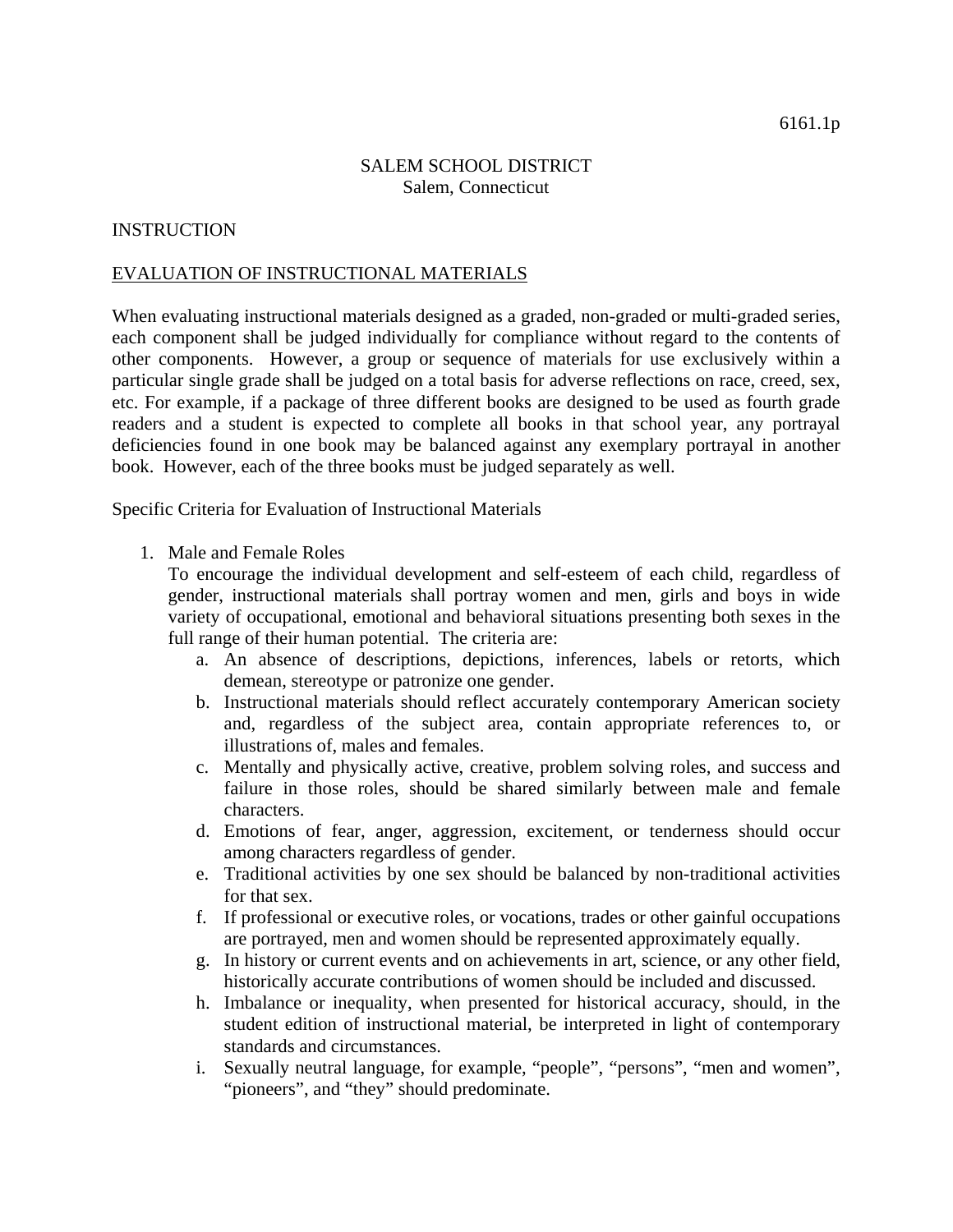## 2. Ethnic and Cultural Groups

To project the cultural diversity of our society, instill in each child a sense of pride in his/her heritage, eradicate the seeds of prejudice and encourage individual development, instructional materials when portraying people (or animals having identifiable human attributes), shall include a fair representation of majority and minority group characters in a wide variety of occupational and behavioral roles and present the contributions of ethnic and cultural groups:

- a. Descriptions, depictions, inferences, or labels, which demean, stereotype or patronize minority groups must not appear.
- b. Portrayals of diverse ethnic or cultural groups should not depict differences in customs or lifestyle as undesirable and should avoid adverse value judgments of such differences.
- c. Instructional materials which reflect contemporary American society should contain references to, or illustrations of, a fair proportion of diverse ethnic groups.
- d. Mentally active, creative, and problem-solving roles, and characters successes and failures should be divided in fair proportion between majority and minority groups.
- e. Portrayal of minority characters in traditionally restricted roles should be balances by presentation of non-traditional activities for those characters.
- f. Minority persons should be depicted in the same range of socioeconomic settings as persons of the majority group.
- g. Depiction of diverse ethnic and cultural groups should not be limited to the original culture, but expanded to include such groups within the mainstream of American life.
- h. If professional or executive roles, vocations, trades, or other gainful occupations are portrayed, majority and minority groups should be presented therein in fair proportions.
- i. In history or current events, achievements in art, science, or any other field are presented, the contributions of minorities, and particularly prominent minority persons, should be included and discussed.
- j. Imbalance or inequality of any kind presented for historical accuracy, should, in the student edition of the instructional materials, be interpreted in light of contemporary standards and circumstances.
- 3. Owners and Labor
	- a. References or labels which demean, stereotype or patronize an occupation, vocation or livelihood should not appear.
	- b. Where appropriate, accurate acknowledgements should be made to the roles and contributions of entrepreneurs in the history of Connecticut and the United States.
	- c. Accurate references should be made to roles and contributions of labor in the history of Connecticut and the United States.
- 4. Ecology and Environment
	- a. Human responsibilities for creating and maintaining a clean and healthy environment are appropriately portrayed.
	- b. Wide use of resources, both human and physical, is encouraged.
	- c. Interdependence of people and their environment are made clear.